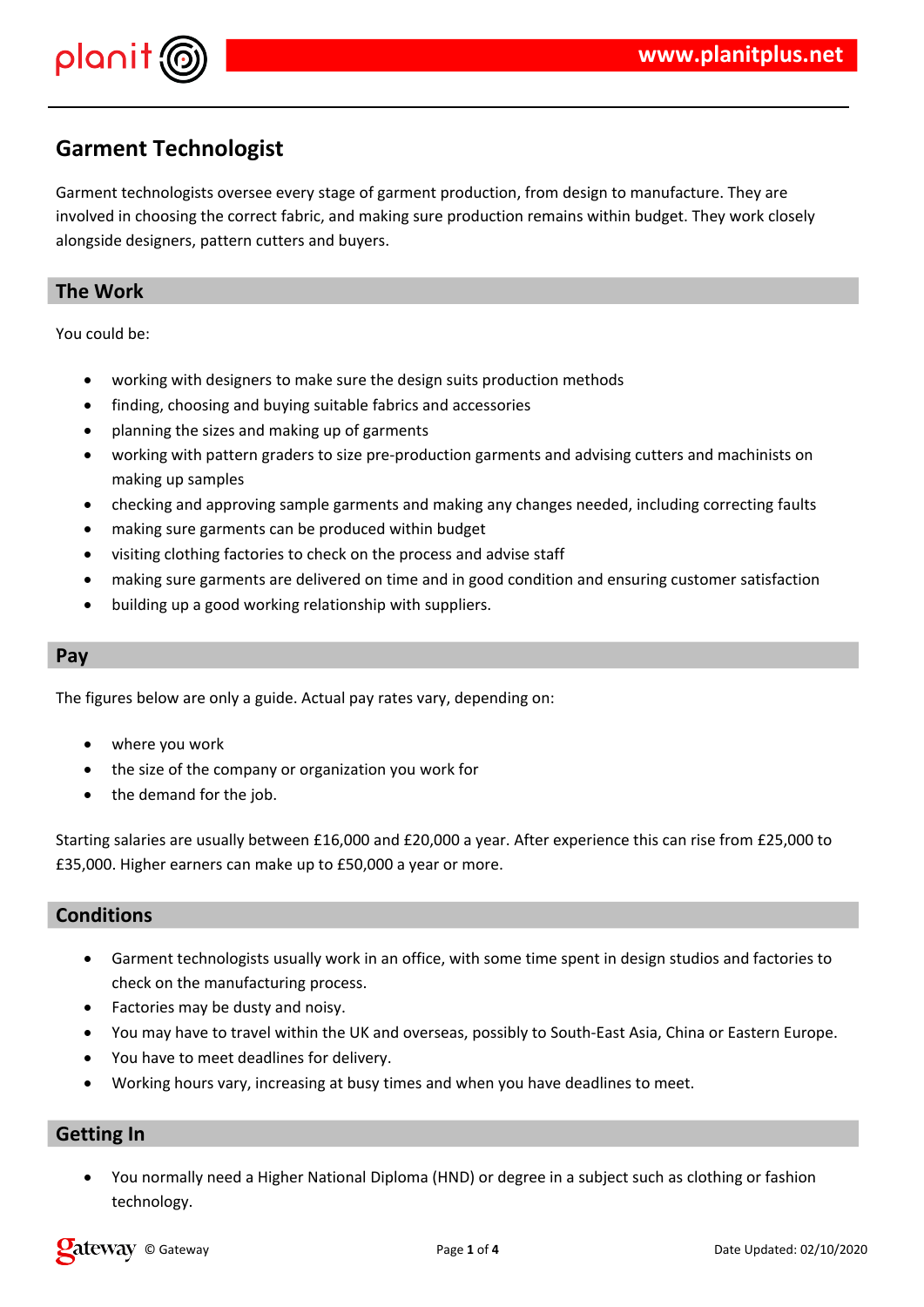



- Heriot-Watt University (Scottish Borders Campus) offers a BSc Hons in Fashion Technology. For entry you require 4 Highers at ABBB including English plus National 5 Maths.
- Glasgow Clyde College offers an HND in Fashion Technology. For entry you require 2 Highers; or a relevant NQ or relevant experience.
- You may be able to get in by doing a Modern Apprenticeship in Fashion and Textiles Heritage at SCQF Levels 5 or 6/7.

# **What Does It Take**

You need to have:

- patience and determination
- excellent communication skills
- a knowledge of garment production methods
- a good understanding of manufacturing processes and textile properties
- a keen interest in clothing and fashion
- a methodical, innovative approach
- good organisational and planning skills
- excellent attention to detail.

You need to be able to:

- take responsibility
- deal tactfully with clients
- work under pressure and meet deadlines
- work alone or as part of a team.

# **Training**

- Training is on the job.
- If you are training on a Modern Apprenticeship you would do on the job training and study block or day release classes at college.
- You would normally start as an assistant garment technologist working alongside an experienced garment technologist.
- Seminars, conferences and short courses are also run by the Textile Institute.

# **Getting On**

- With experience, you may move on to specialise in quality control.
- You might move into sales or marketing management or into general management.
- The Textile Institute offers a range of professional qualifications for continuous professional development (CPD). There are three levels: Licentiateship (CText LTI), Associateship (CText ATI) and Fellowship (CText FTI).
- Some graduates may become owner-managers of their own textile companies.

# **Contacts**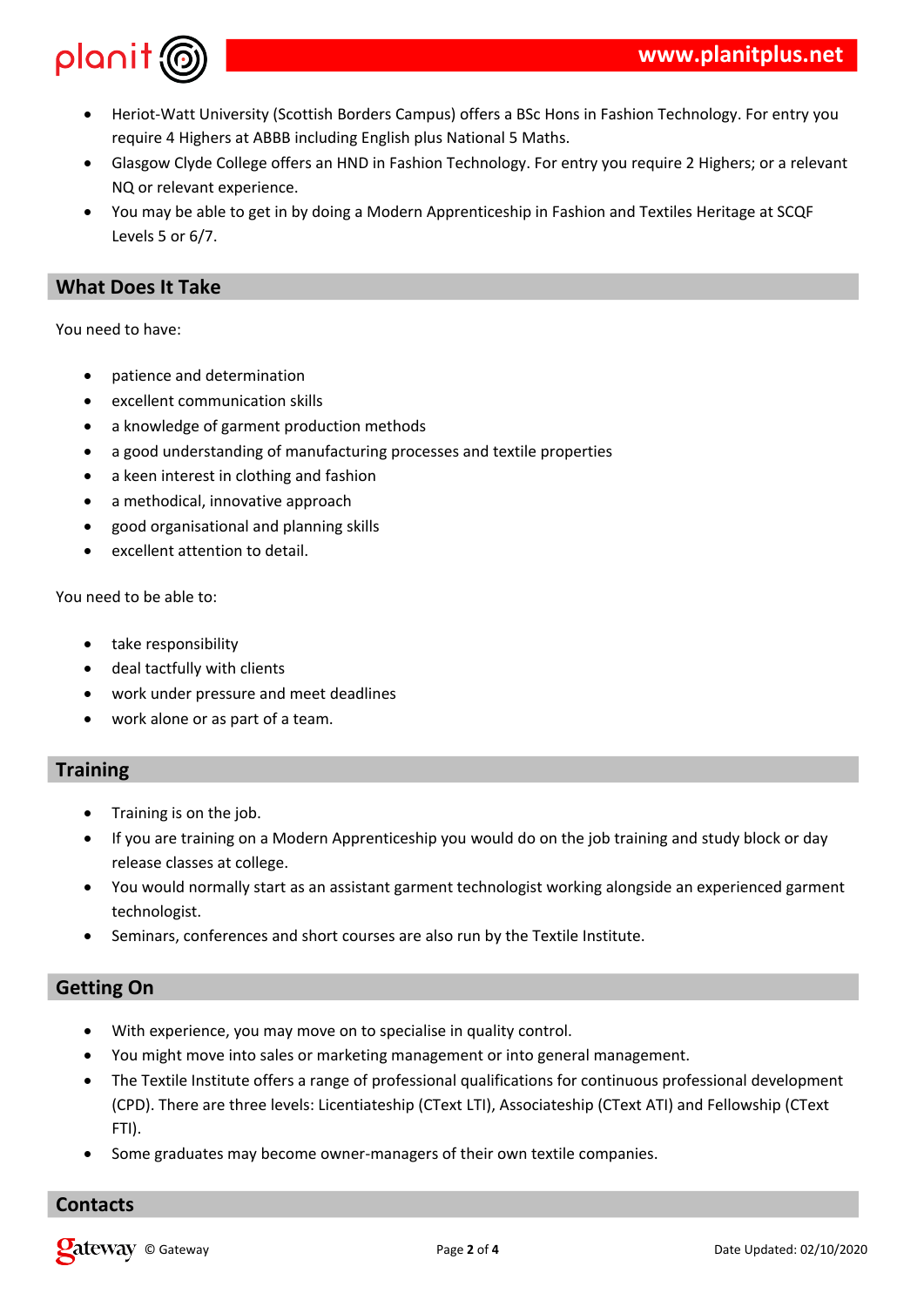

**Textile Institute** Tel: 0161 237 1188 Email: tiihq@textileinst.org.uk Website: www.textileinstitute.org Twitter: @textileinst Facebook: www.facebook.com/TheTextileInst

#### **UK Fashion and Textile Association (UKFT)**

Tel: 020 7843 9460 Email: info@ukft.org Website: www.ukft.org Facebook: www.facebook.com/UKfashionandtextile